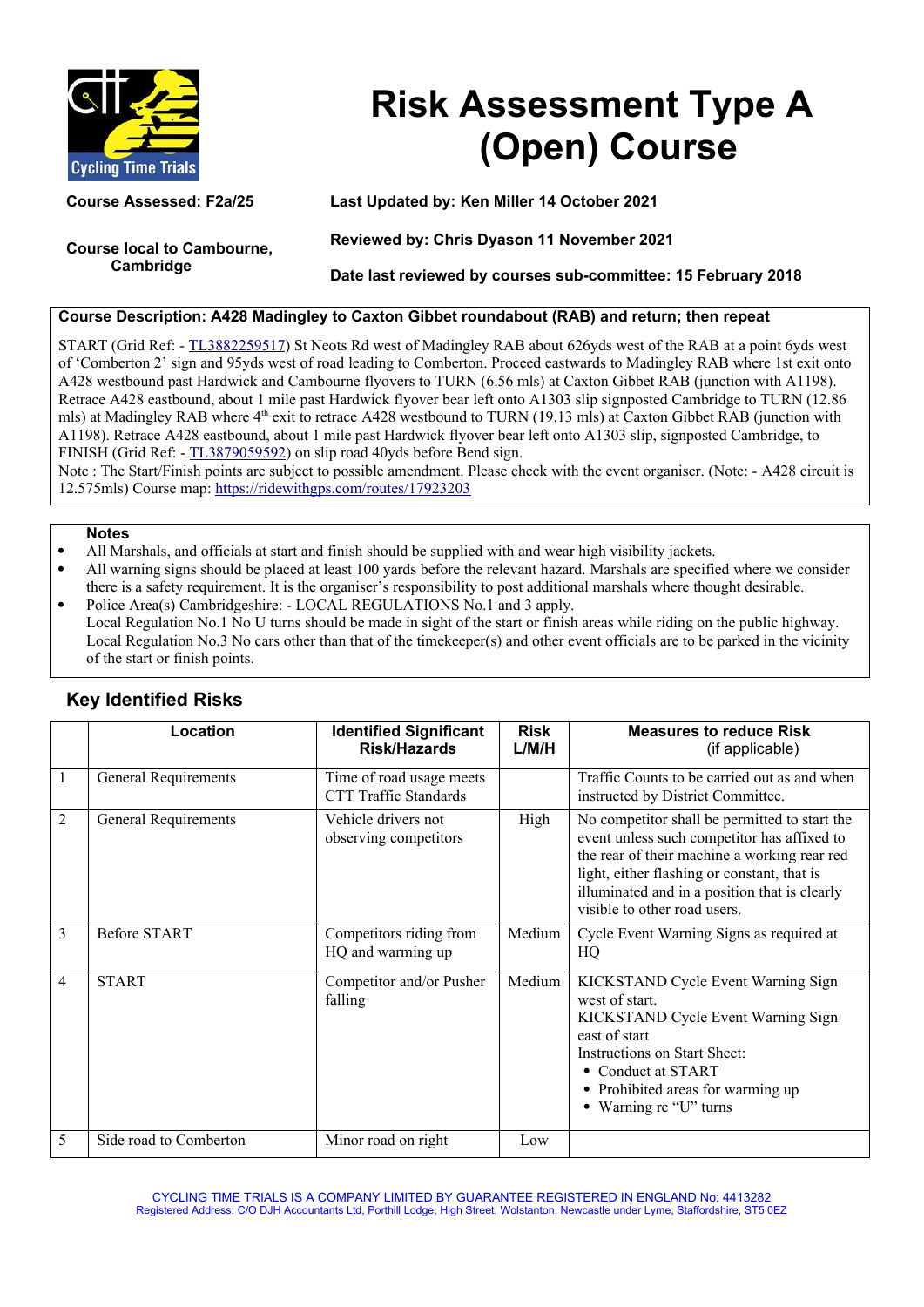| 6  | TURN at Madingley RAB                   | Competitors negotiating<br><b>RAB</b>          | Medium          | SMALL Cycle Event Warning Signs on all 4<br>entry roads approaching RAB.<br>Competitor briefing notice when signing on:<br>• Give way to traffic from right<br>• Signal clearly to other road users<br>• Marshal wearing hi-vis jacket to be<br>stationed at exit from RAB                                           |
|----|-----------------------------------------|------------------------------------------------|-----------------|----------------------------------------------------------------------------------------------------------------------------------------------------------------------------------------------------------------------------------------------------------------------------------------------------------------------|
| 7  | Competitors joining dual<br>carriageway | Spear-point junction,<br>merging with the A428 | High            | LARGE (triangle) Cycle Event Warning<br>Sign on the dual carriageway prior to the<br>intersection<br>MEDIUM Cycle Event Warning Sign on slip<br>prior to the intersection                                                                                                                                            |
| 8  | Exit slip road to Hardwick              | Traffic leaving A428                           | Low             |                                                                                                                                                                                                                                                                                                                      |
| 9  | Entry slip road from Hardwick           | Traffic joining A428                           | Medium          | MEDIUM Cycle Event Warning Sign on<br>entry slip prior to the intersection                                                                                                                                                                                                                                           |
| 10 | Lay-by                                  | Traffic entering or leaving<br>lay-by          | Low             |                                                                                                                                                                                                                                                                                                                      |
| 11 | Lay-by                                  | Traffic entering or leaving<br>lay-by          | Low             |                                                                                                                                                                                                                                                                                                                      |
| 12 | Exit slip road to Cambourne             | Traffic leaving A428                           | Low             |                                                                                                                                                                                                                                                                                                                      |
| 13 | Entry slip road from Cambourne          | Traffic joining A428                           | Medium          | MEDIUM Cycle Event Warning Sign on<br>entry slip prior to the intersection                                                                                                                                                                                                                                           |
| 14 | TURN at Caxton Gibbet RAB               | Competitors negotiating<br><b>RAB</b>          | High            | SMALL Cycle Event Warning Signs prior to<br>RAB on roads not used by event course.<br>LARGE Cycle Event Warning Sign on event<br>course after RAB.<br>Competitor briefing notice when signing on:<br>• Give way to traffic from right<br>• Signal clearly to other road users<br>• 3 marshals wearing hi-vis jackets |
| 15 | Exit slip road to Cambourne             | Traffic leaving A428                           | $_{\text{Low}}$ |                                                                                                                                                                                                                                                                                                                      |
| 16 | Entry slip road from Cambourne          | Traffic joining A428                           | Medium          | MEDIUM Cycle Event Warning Sign on<br>entry slip prior to the intersection                                                                                                                                                                                                                                           |
| 17 | Lay-by                                  | Traffic entering or leaving<br>lay-by          | Low             |                                                                                                                                                                                                                                                                                                                      |
| 18 | Lay-by                                  | Traffic entering or leaving<br>lay-by          | Low             |                                                                                                                                                                                                                                                                                                                      |
| 19 | Lay-by                                  | Traffic entering or leaving<br>lay-by          | Low             |                                                                                                                                                                                                                                                                                                                      |
| 20 | Exit slip to Hardwick                   | Traffic leaving A428                           | Low             |                                                                                                                                                                                                                                                                                                                      |
| 21 | Entry slip from Hardwick                | Traffic joining A428                           | Medium          | MEDIUM Cycle Event Warning Sign on<br>entry slip prior to the intersection                                                                                                                                                                                                                                           |
| 22 | Lay-by                                  | Traffic entering or leaving<br>lay-by          | Low             |                                                                                                                                                                                                                                                                                                                      |
| 23 | Exit slip to Madingley RAB              | Traffic leaving A428 with<br>competitors       | Low             | MEDIUM Cycle Event Warning Sign on exit<br>slip<br>(Direction arrows on A428 to indicate<br>course as location is dangerous for marshal.)                                                                                                                                                                            |